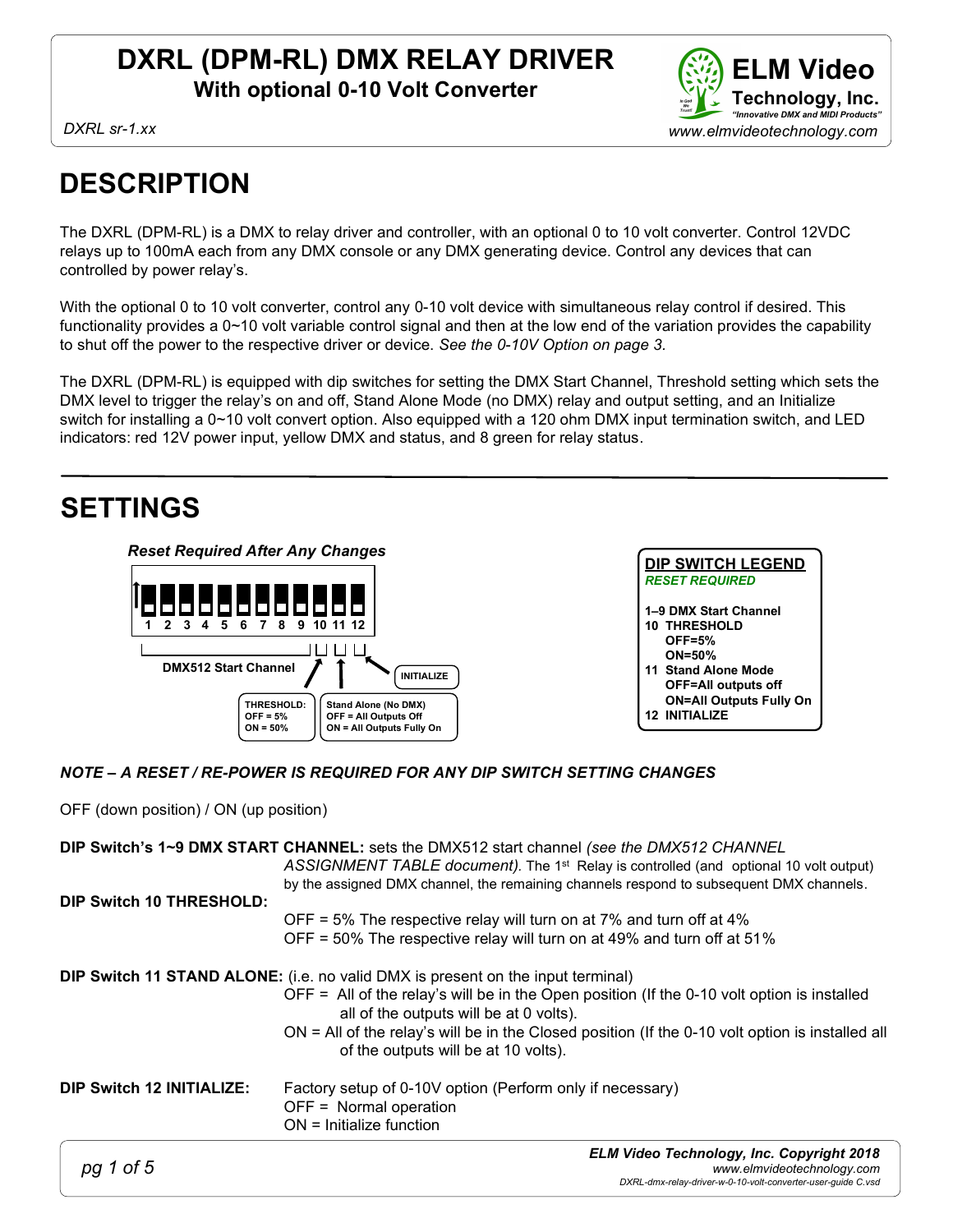# DXRL (DPM-RL) DMX RELAY DRIVER

With optional 0-10 Volt Converter



DXRI sr-1

## CONNECTIONS

POWER: Connect a +12VDC regulated to the +12V screw terminal input noting polarity (reversed or over voltage may damage the unit), the red LED will illuminate.

WARNING!: Damage may result if REVERSE VOLTAGE or OVER VOLTAGE is applied to the input voltage terminals. Take great care that the +12V and ground connections are connected as marked on the PCB.

RELAY'S: If the DXRL (DPM-RL) is equipped with internal relay's and screw terminals, connect the external equipment with respective in/out relay connections – Relay 1 input labeled "1 IN" is the supply power input, and the output labeled "1 O" is the relay "closed" circuit output that connects to the relay controlled equipment. See the unit legend or the specification page for information regarding the power ratings of internal relay's. Also see the wiring examples on examples page.

If the relay's are outboard or customer provided, connect the relay control lines using the DB9 connector. See the wiring examples on examples page. Install the relay's in an electrical box or adequate enclosure and securely connect wiring with the appropriate gauge wire for the current rating of the installation, e.g. 10-12 AWG recommended or 16-20 Amps. If spade terminals are used, crimp /solder .25" wire terminals to the wires, Insert the LINE IN voltage connection to the relay COM terminal by firmly pressing the wire connector until it is seated all the way down. Insert the LINE OUT voltage connection to the relay N.O. terminal - insure it's seated all the way down. CAUTION: If double poled relays are used the N.C. terminal will have line voltage connected if the relay is off. If the N.C. terminal is not needed the LINE IN and OUT connections can be reversed to prevent voltage at this terminal. When activate, the relay's will generate a small amount of heat without a load, insure the relay's don't exceed the maximum heat specs under full load and environmental conditions. See the specification page for information regarding the power ratings of the relay control outputs.

NOTE: A QUALIFIED ELECTRICIAN may be required to interface the connections and all local electrical codes must be followed. See the specifications page of the DXRL (DPM-RL) for the proper voltage and current rating of the relays and connections to insure they are within range. The user is responsible for all uses and connections of the DXRL (DPM-RL).

VARIABLE 0~10 OUTPUTS: If equipped with the 0-10 volt option, connect the 0~10 volt outputs to the respective controllable input of devices. See the connection diagram in this document for an example of connecting  $0\nu$ 10 volt LED driver(s). The 'C' is the common connection and outputs 1-8 are the variable  $0~10$  volt outputs. NOTE: The 0~10 volt outputs are low current control voltages only-see specifications page for drive capabilities.

DMX512 INPUT: Connect a DMX512 signal to the input connector, (pin -2 and +3). The factory default of the terminating switch is ON (terminated) if the unit is not equipped with a DMX loop through, or OFF (un-terminated) if a loop through connector is provided. If the DMX input terminal is looped to another DMX device (limit 32) then set the terminating switch to "OFF".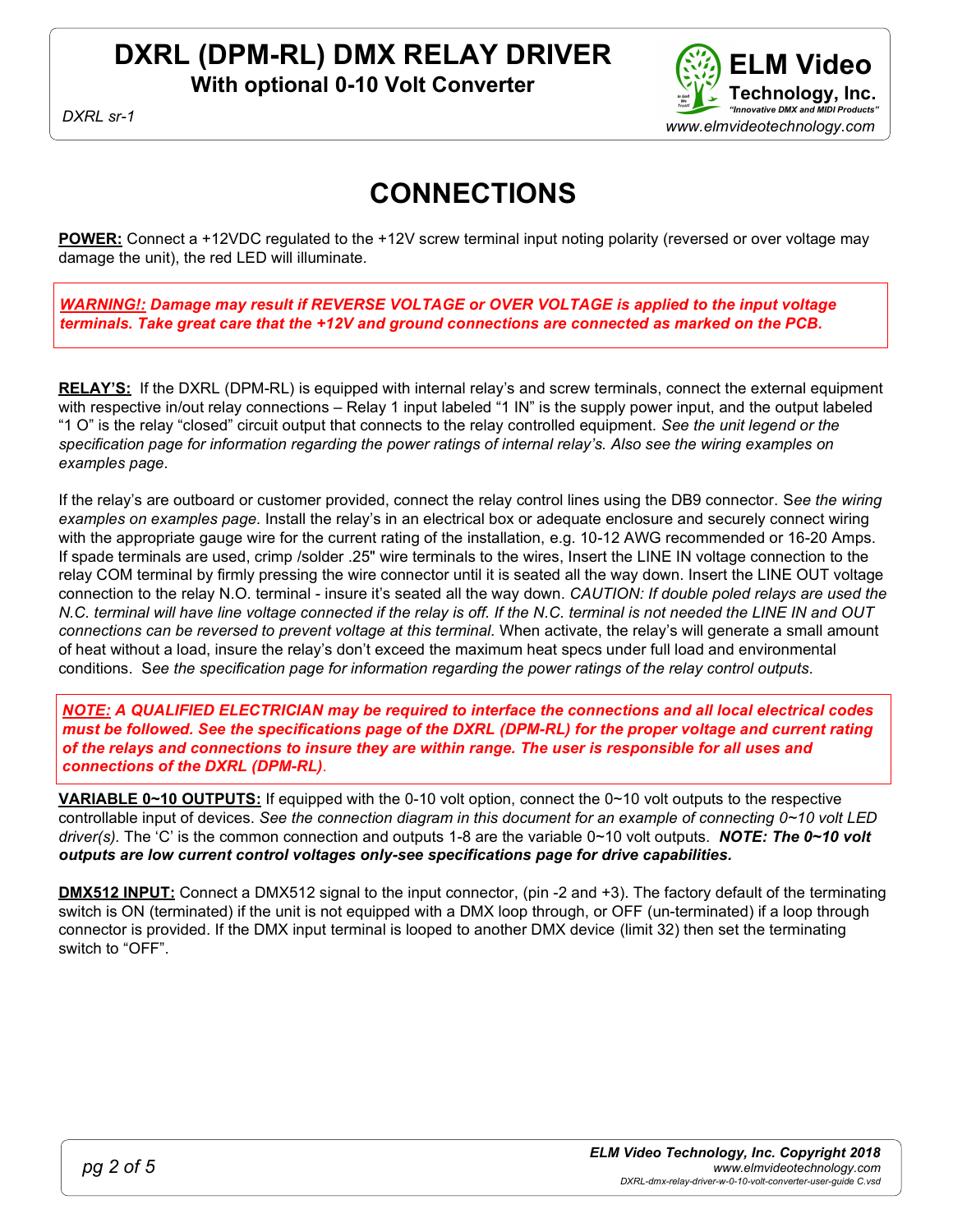

## **OPERATION**

WITH VALID DMX: The DXRL (DPM-RL) will respond on the respective relay when the DMX level is equal to or greater than the threshold settings (see the dip switch threshold settings pg 1). If equipped with the  $0\nu$ 10 volt option, the respective 0-10 volt outputs will vary the voltage linearly in respect to the DMX level.

WITHOUT DMX: With DIP switch 11 in the OFF position all of the relays will be in the OPEN position (if equipped all of the 0~10 volt outputs will be set to zero). With DIP switch 11 in ON, all of the relays will be in the CLOSED position (if equipped all of the 0~10 volt outputs will be set to 10 volts).

REINITIALIZE HARDWARE: This is factory performed and not needed unless a communications error persists. To initiate: turn off the power to the PCB, set the INITIALIZE switch to the ON position, repower the PCB. The yellow LED will flash confirming the initialization. Then turn off the INITIALIZE switch and repower. If the error persists contact technical support.

#### LED INDICATORS

RED POWER LED: +12DC is applied

YELLOW DATA/STATUS LED:

OFF = Indicates no DMX data is being received and the unit is in Stand Alone Mode

SOLID ON = Indicates DMX data is being received

SLOW BLINK = DMX communications or receive error has occurred (reset clears, If error persists-reinitialize hardware) GREEN RELAY STATUS LED's: Indicates the respective relay is closed

#### 0-10 VOLT OPTION

If the DXRL (DPM-RL) unit is equipped with the 0-10 volt output option, the outputs will control devices with a 0-10 volt control input. For example, some LED drivers only dim from 100% down to 10%, the DXRL (DPM-RL) provides the variable voltages to dim the LEDs. Some LED drivers are limited to dimming down to 10% or even 1% but not completely turning of the LED's and some light is still being emitted. The solution is to control the power to the fixture using relay's that are controlled by DMX. Once the DMX level drops below 10% the relay's are OPENED to disconnect the power to the fixtures. When the DMX level is raised above 10% then the power is re connected to the fixture and then the DMX level will dim from 10% up to 100% as normal. The DXRL (DPM-RL) may have up to 8 relay control outputs and 0~10 volt variable outputs. Both sets of outputs respond together, that is, output 1 has a 0~10 volt output and a relay control output, both set to respond to the same DMX channel. For example, if the DMX start channel is set to 100, then output 1 of the 0~10 volt variable control and output 1 of the relay will respond to DMX channel 100. Insure the relay's are capable of controlling the fixture or connected equipment power requirements. If multiple fixtures are wired together to create zones, insure the total power requirements are considered.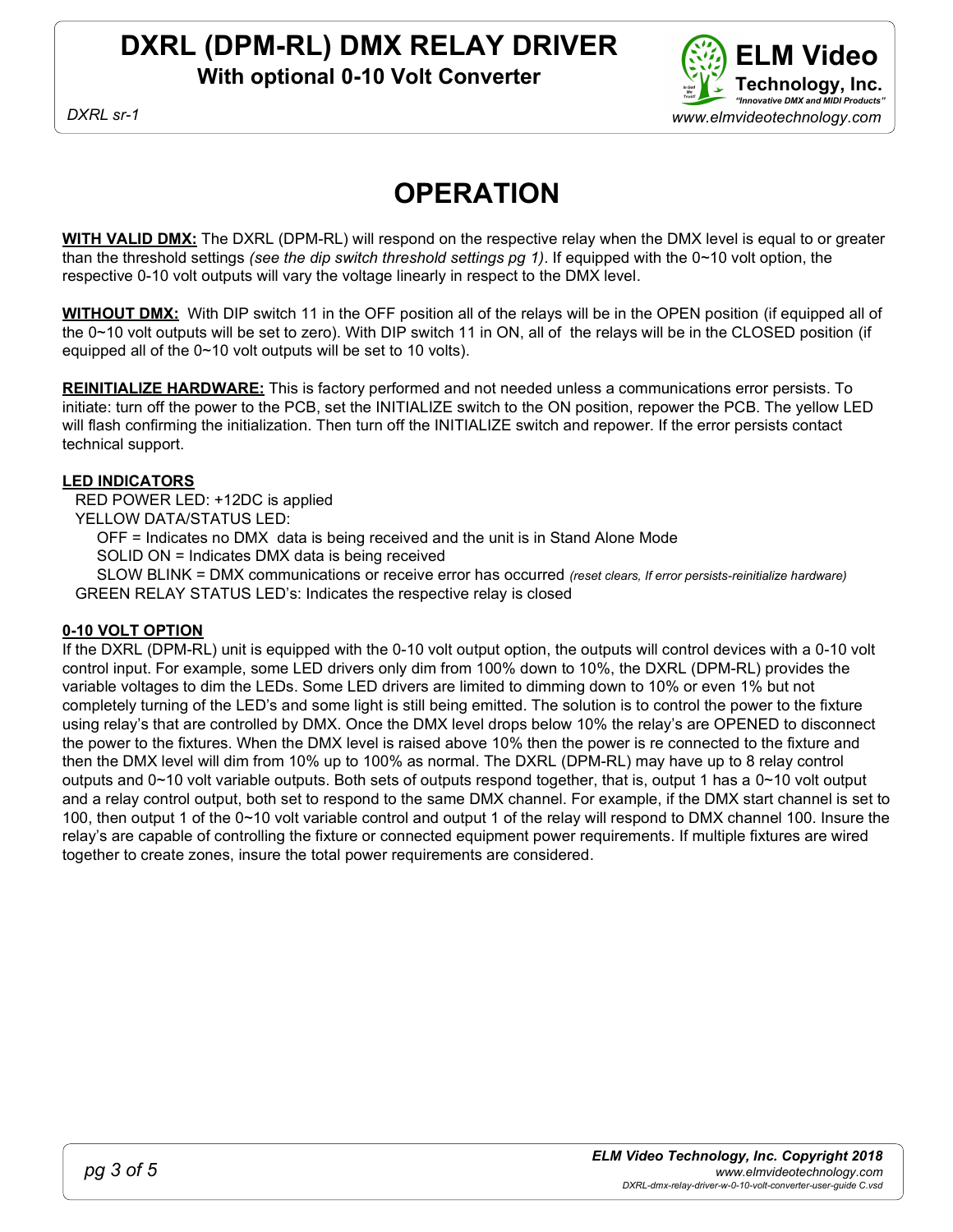

EXAMPLE: 8 Channel External (Outboard) Relay Controller with optional 0-10 Volt

Converter Outputs

#### EXAMPLE: 4 Channel Internal Relay with 0-10 Volt Wiring Controlling 0-10V LED Driver(s)



pg 4 of 5

ELM Video Technology, Inc. Copyright 2018-2021 www.elmvideotechnology.com

DXRL-dmx-relay-driver-w-0-10-volt-converter-user-guide C.vsd